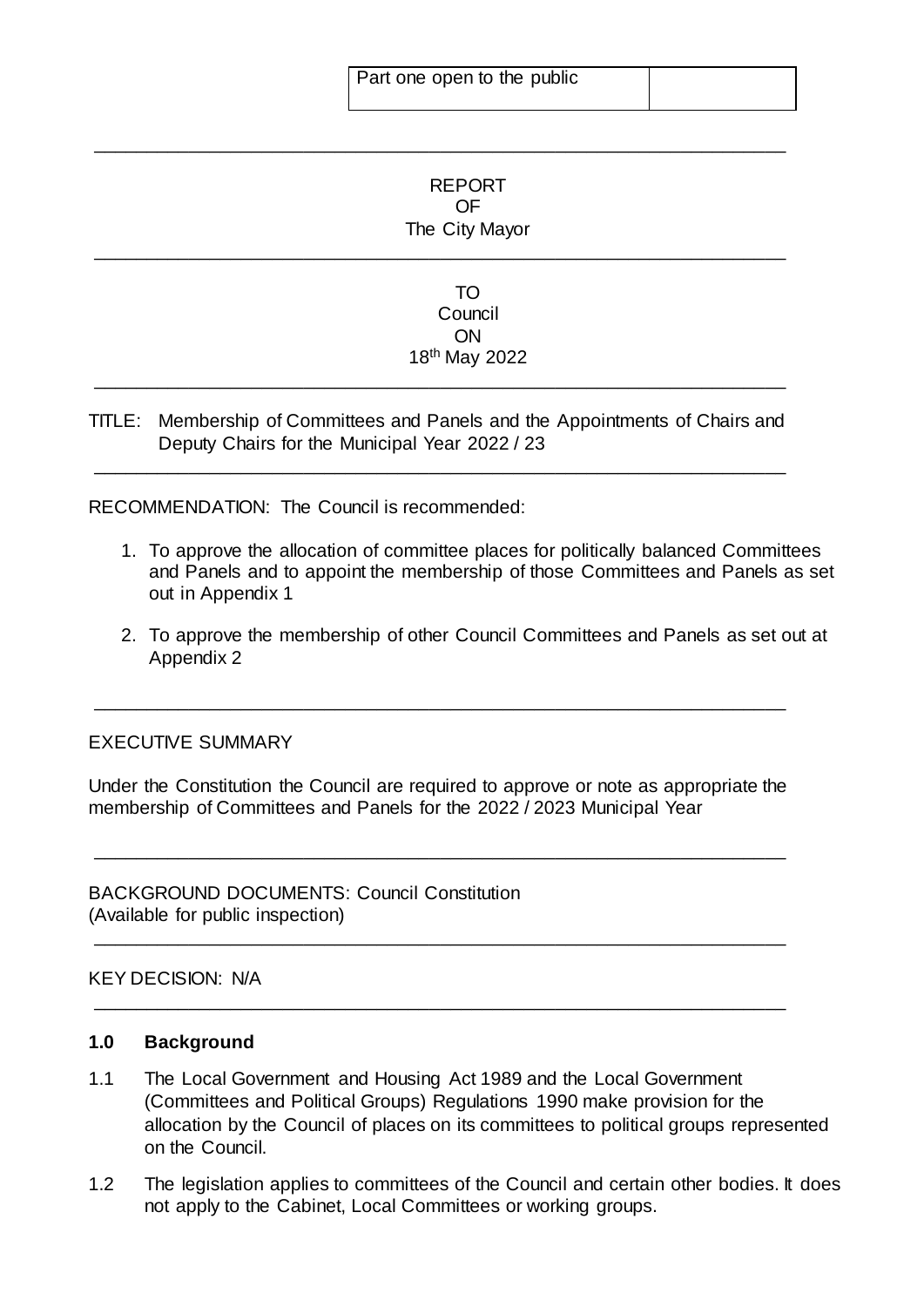1.3 Where the legislation applies, it requires that places on committees are, as far as reasonably practicable, allocated to political groups to give effect to the principles set out below, which apply in the following order:

a) All seats on a committee cannot be allocated to the same political group

b) The majority of the seats on each committee are allocated to the political group holding the majority on the Full Council

c) Subject to a) and b) above the number of seats on the total of all the ordinary Committees and the Panel of the Council allocated to each political group should bear the same proportion to the proportion on the Full Council

d) Subject to a), b) and c) above the number of seats on each ordinary committee of the Council allocated to each political group should bear the same proportion to the proportion on the Full Council.

1.4 Following the 5<sup>th</sup> May 2022 Council Election, formal notification has now been received as to the membership of political groups on the Council. As a result of this change to political group membership the Council is obliged to review the allocation of seats on its committees that are subject to political balance.

## **2.0 Ordinary Committees – Appendix 1**

- 2.1 Appendix 1 sets out the committees and sub-committees to which the above principles apply and the proposed allocations to each group based on those principles.
- 2.2 The proportions set out below form the basis of the approach adopted in calculating the allocation:

| <b>Political Group</b>   | <b>Percentage of seats on Council</b> |
|--------------------------|---------------------------------------|
| Labour                   | 81.67%                                |
| Conservative             | 13.33%                                |
| <b>Liberal Democrats</b> | 3.33%                                 |
| Independent              | 1.67%                                 |

- 2.3 The Constitution identifies the Council's ordinary committees and members are recommended to approve the allocation of places to political groups and make the appointments to those committees in accordance with Appendix 1.
- 2.4 At its Annual Meeting, the Council must appoint at least one scrutiny committee. Scrutiny committees are required to be politically balanced. The Constitution provides for the appointment of four Scrutiny Panels and an overarching Overview and Scrutiny Board.